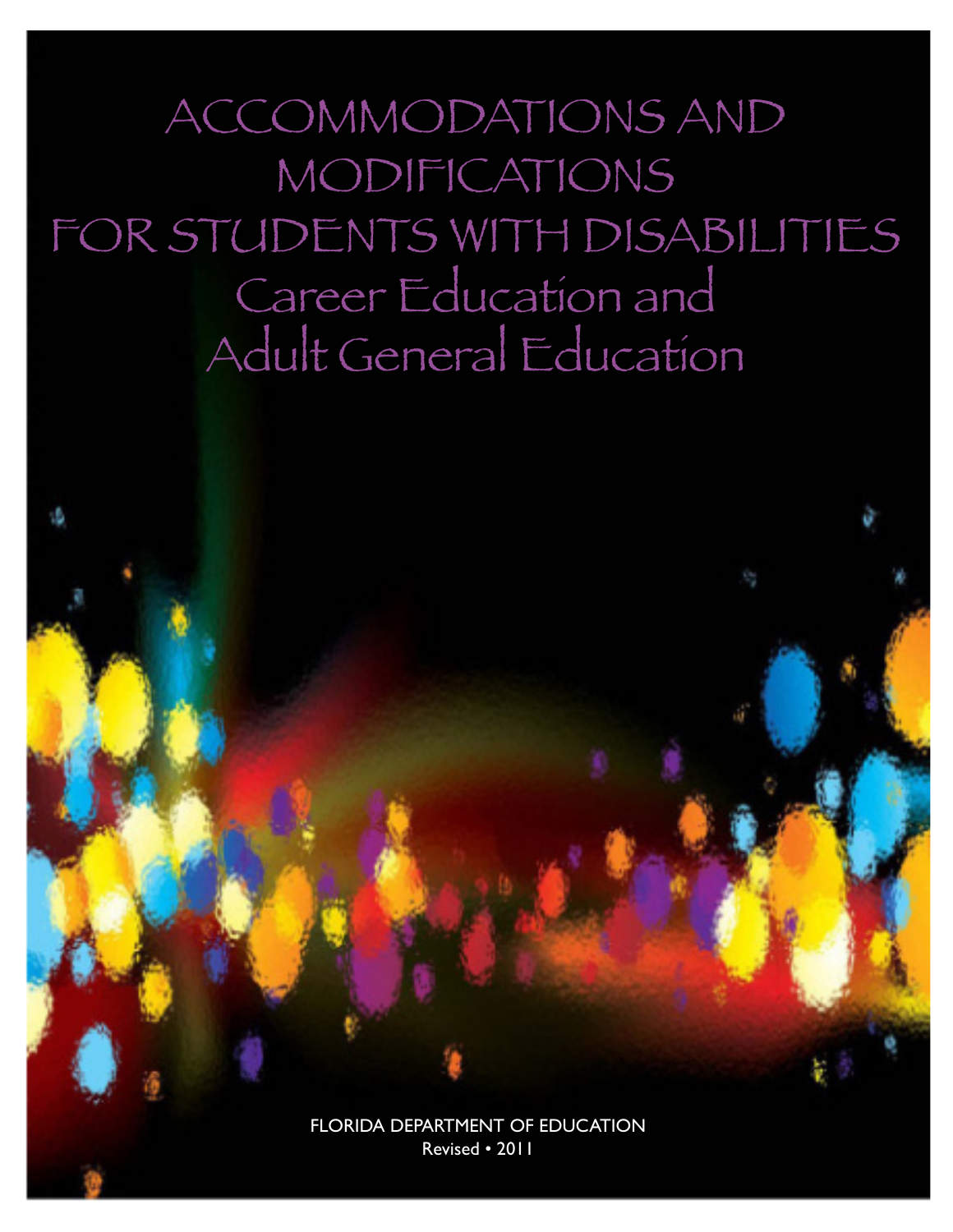# ACCOMMODATIONS AND MODIFICATIONS FOR STUDENTS WITH DISABILITIES Career Education and Adult General Education

This brochure identifies accommodations and modifications that students with disabilities in secondary and postsecondary career education and adult general education programs may need.

| <b>Setting</b>                                                                                        | <b>Secondary</b>                                                                                                                                                                                                                                                                                   | <b>Postsecondary</b>                                                                                                                                                                                                                                |
|-------------------------------------------------------------------------------------------------------|----------------------------------------------------------------------------------------------------------------------------------------------------------------------------------------------------------------------------------------------------------------------------------------------------|-----------------------------------------------------------------------------------------------------------------------------------------------------------------------------------------------------------------------------------------------------|
| <b>Type of Activity</b>                                                                               | Exploratory, pre-vocational, and job<br>preparatory career education programs                                                                                                                                                                                                                      | Career education and adult general<br>education programs                                                                                                                                                                                            |
| <b>Instructional</b><br>Accommodations*                                                               | Presentation, response, setting, schedule,<br>assistive technology                                                                                                                                                                                                                                 | Presentation, response, setting, schedule,<br>assistive technology                                                                                                                                                                                  |
| <b>Testing Accommodations*</b>                                                                        | Presentation, response, setting, schedule,<br>assistive technology                                                                                                                                                                                                                                 | Presentation, response, setting, schedule,<br>assistive technology                                                                                                                                                                                  |
| <b>Career Education and</b><br><b>Adult General</b><br><b>Education Curriculum</b><br>Modifications** | 10 percent variance for career<br>education (except for licensure<br>programs); applicable to all students<br>(see Note #1)<br>Modifications through the individual<br>educational plan (IEP) process-<br>Modified Occupational Completion<br>Points (see Notes #2 & #3)                           | 10 percent variance for career<br>education (except for licensure<br>programs); applicable to all students<br>(see Note #1)                                                                                                                         |
| <b>Assistive Technology</b>                                                                           | Low-, mid-, and high-tech devices<br>Examples: special keyboard, speech<br>synthesizer, talking calculator,<br>telecommunication device for the deaf,<br>computer, braille, voice recognition<br>software, video magnifier, pencil grips,<br>clamps                                                | Low-, mid-, and high-tech devices<br>Examples: special keyboard, speech<br>synthesizer, talking calculator,<br>telecommunication device for the deaf,<br>computer, braille, voice recognition<br>software, video magnifier, pencil grips,<br>clamps |
| <b>Support Services</b>                                                                               | Examples: counselors, interpreters,<br>readers, notetakers, tutors, support<br>facilitators (exceptional student<br>education consult/itinerant)                                                                                                                                                   | Examples: counselors, interpreters,<br>readers, notetakers, tutors, support<br>facilitators                                                                                                                                                         |
| <b>Legal Basis</b>                                                                                    | Americans with Disabilities Act (ADA),<br>Section 504 of the Rehabilitation<br>Act (Section 504), Individuals with<br>Disabilities Education Act (IDEA),<br>Florida's state laws and regulations<br>(Florida Statutes and Florida<br>Administrative Code-State Board of<br><b>Education Rules)</b> | ADA, Section 504, IDEA (dual enrolled<br>secondary students), Florida Statutes<br>and Florida Administrative Code-State<br><b>Board of Education Rules</b>                                                                                          |

\* Accommodations provide access to educational programs and required standards. They do not change the content or skill level of the standards. Generally, students need the same kinds of accommodations for instruction and testing.

\*\* Modifications change the content, skill level, or number of skills required.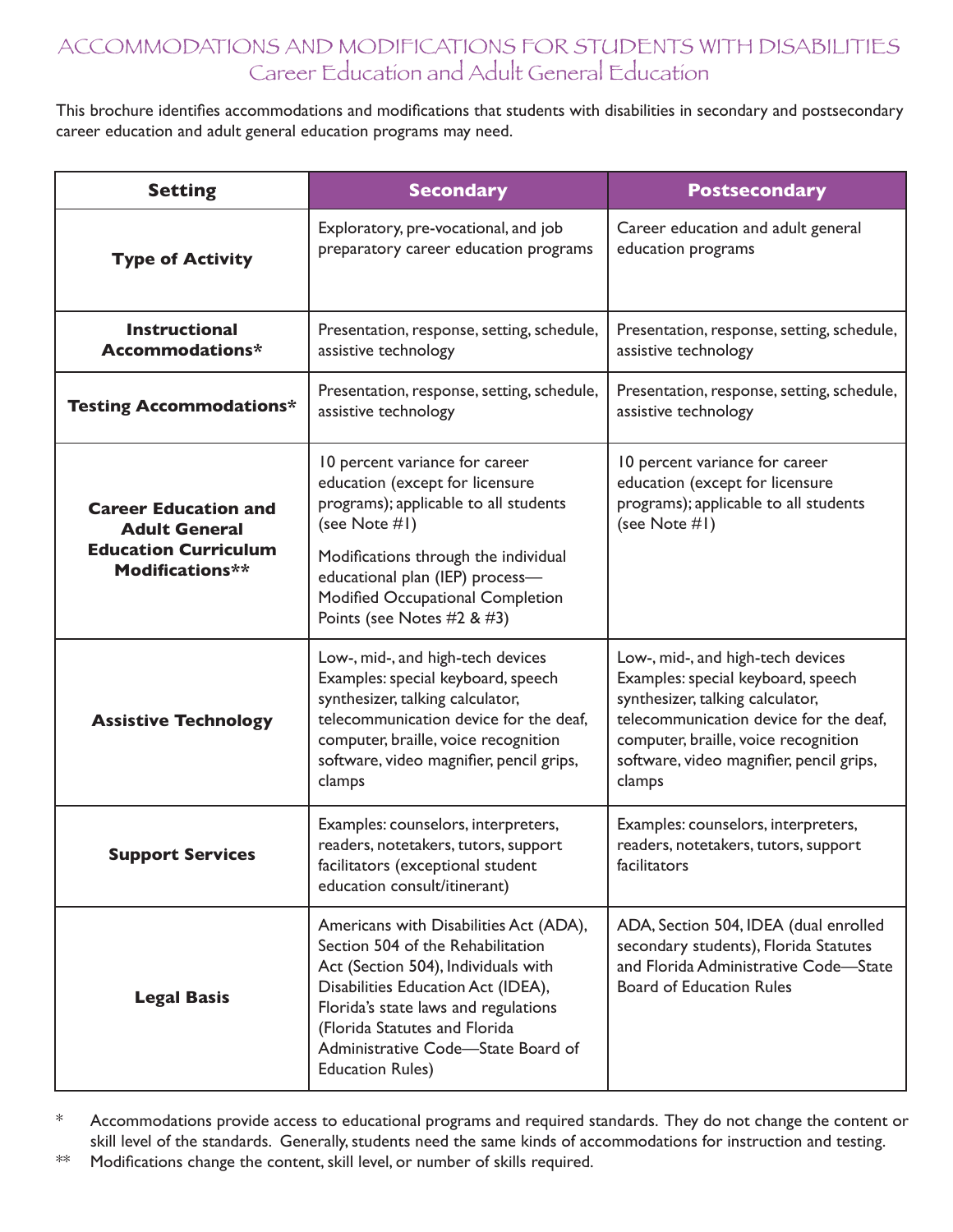# ACCOMMODATIONS AND MODIFICATIONS FOR STUDENTS WITH DISABILITIES Career Education and Adult General Education

Federal and state legislation requires the provision of accommodations and modifications for students with disabilities as identified in IEPs or Section 504 plans for secondary students, and other plans used for students with disabilities at the postsecondary/adult level.

| <b>Setting</b>                                                                                        | <b>Specialized Secondary</b>                                                                                                                                                                                                                        | <b>Specialized Postsecondary</b>                                                                                                                                                                                                                    |
|-------------------------------------------------------------------------------------------------------|-----------------------------------------------------------------------------------------------------------------------------------------------------------------------------------------------------------------------------------------------------|-----------------------------------------------------------------------------------------------------------------------------------------------------------------------------------------------------------------------------------------------------|
| <b>Type of Activity</b>                                                                               | Exceptional student education (ESE)<br>career education courses                                                                                                                                                                                     | Vocational Education for Students with<br>Disabilities, Adult General Education<br>for Adults with Disabilities, Supported<br>Competitive Employment Phase I                                                                                        |
| <b>Instructional</b><br>Accommodations*                                                               | Presentation, response, setting, schedule,<br>assistive technology                                                                                                                                                                                  | Presentation, response, setting, schedule,<br>assistive technology                                                                                                                                                                                  |
| <b>Testing Accommodations*</b>                                                                        | Presentation, response, setting, schedule,<br>assistive technology                                                                                                                                                                                  | Presentation, response, setting, schedule,<br>assistive technology                                                                                                                                                                                  |
| <b>Career Education and</b><br><b>Adult General</b><br><b>Education Curriculum</b><br>Modifications** | Student performance standards selected<br>on individual basis for customized<br>program                                                                                                                                                             | Student performance standards selected<br>on individual basis for customized<br>program                                                                                                                                                             |
| <b>Assistive Technology</b>                                                                           | Low-, mid-, and high-tech devices<br>Examples: special keyboard, speech<br>synthesizer, talking calculator,<br>telecommunication device for the deaf,<br>computer, braille, voice recognition<br>software, video magnifier, pencil grips,<br>clamps | Low-, mid-, and high-tech devices<br>Examples: special keyboard, speech<br>synthesizer, talking calculator,<br>telecommunication device for the deaf,<br>computer, braille, voice recognition<br>software, video magnifier, pencil grips,<br>clamps |
| <b>Support Services</b>                                                                               | Examples: counselors, interpreters,<br>readers, notetakers, tutors, support<br>facilitators (exceptional student<br>education consult/itinerant)                                                                                                    | Examples: counselors, interpreters,<br>readers, notetakers, tutors, support<br>facilitators                                                                                                                                                         |
| <b>Legal Basis</b>                                                                                    | ADA, Section 504, IDEA, Florida<br><b>Statutes and Florida Administrative</b><br>Code-State Board of Education Rules                                                                                                                                | ADA, Section 504, Florida Statutes and<br>Florida Administrative Code-State<br><b>Board of Education Rules</b>                                                                                                                                      |

<sup>\*</sup> Accommodations provide access to educational programs and required standards. They do not change the content or skill level of the standards. Generally, students need the same kinds of accommodations for instruction and testing.

<sup>\*\*</sup> Modifications change the content, skill level, or number of skills required.